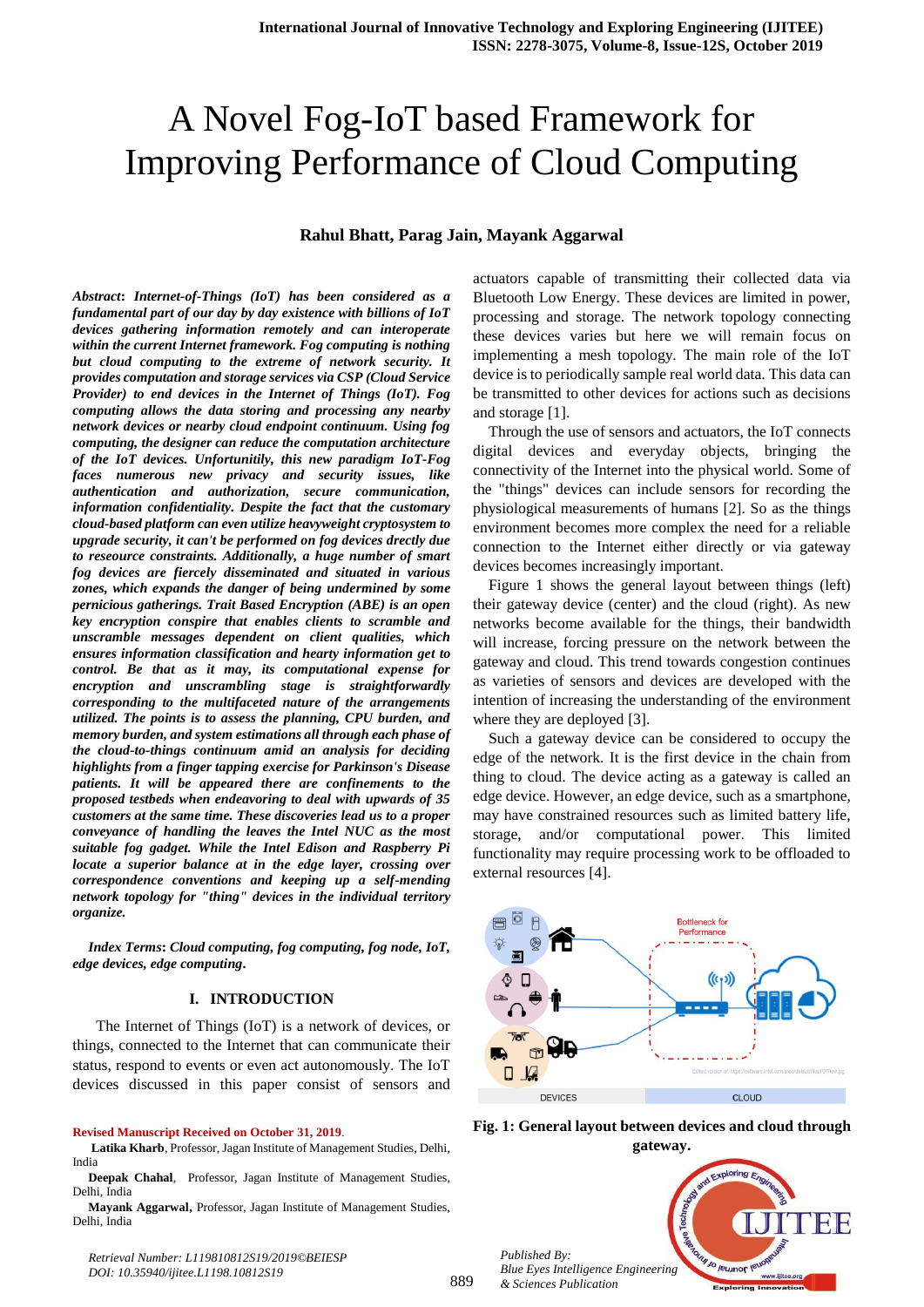## *A. Role of Cloud-IoT in Smart Communities and Smart Cities*

If the edge device (named edge for its existence at the end of a network) relies heavily on external resources such as the cloud, it can put a huge stress on the network resulting in bottlenecks leading to and from the cloud [5]. This pattern towards blockage proceeds as assortments of sensors and devices are created with the aim of expanding the comprehension of nature where they are conveyed. This constantly floods cloud server farms at a fast rate making a requirement for the cloud to draw nearer to the gadget. In this manner, the worldview of fog figuring is progressively recognized as a valuable apparatus to build up remote insight with regards to IoT. In this paper we examine the ongoing improvement of a fog door and its job in arranging the procedure of information securing, molding, examination, and capacity. In particular the aim is to identify a way to reduce data transfer bottlenecks by pushing machine learning capabilities away from the cloud and closer to the things.

## *B. Intelligent fog centric network for IoT-driven smart communities*

This research paper focuses on finding a balance in performance on devices within the local network and the cloud, while reducing the transfer of data to the cloud. The primary role of the fog gateway is to reduce the amount of, and reliance on, data sent to the cloud by orchestrating the process of data acquisition, conditioning, analysis, and short-term storage. The IoT devices are expected to collect and clean the data, as well as adapt to the information passed back from the fog gateway or another IoT device itself. While the cloud plays a vital role in the ecosystem overall, it is not widely researched in this paper [6]. More emphasis was given to the fog computing and its performance analysis.

Figure 2 shows the devices with limited functionality, computational power and resources appear at the bottom. These devices exist and interact with a small number of other "things", and typically in a usual context. Contexts such as home monitoring, personal health and entertainment, asset delivery, and product manufacturing are just a few examples. The fog aims to connect contexts with mutual interests into smart communities. This broader, but still local network creates the fog environment that can deliver the most contextually relevant data to the cloud.

This paper provides insight on an approach for maintaining the real-time response of things; significant to the IoT industry. The response time is vital for the medical population, such as medical emergencies where every second counts. The infrastructure set up would allow the information leading up to the emergency to be easily accessible by medical personnel as the devices would be contextually aware. This can be extended further into telehealth living facilities to provide around the clock home monitoring with emergency services being alerted immediately in case of a serious problem [7].

Take for example the nursing home environment. In such communities there exists a larger than usual number of senior citizens living.



Also, found among the community members are varieties of devices used in their daily lives. These devices are just as heterogenous in application as they are in capabilities. The goal of a smart telehealth living facility is to utilize the data collected by these devices to improve the wellbeing of the uses by providing them with near real-time feedback that can be descriptive as in "what", diagnostic as in "why", predictive as in "when", and lastly prescriptive as in "how". The fog layer gathers data a level broader than edge devices but geographically closer to the edge device than the cloud.

## **II. INTELLIGENT FOG CENTRIC NETWORK**

Fog is a system-level horizontal architecture that distributes resources and services of computing, storage, control and networking anywhere along the cloud-to-thing continuum [8]. In essence the fog is a middle man aimed at managing the constrained resources across a larger pool of otherwise unused devices, as an effort to accelerate the speed at which decisions can be made accurately.

Figure 3 shows a general breakdown showing where services are performed in the path from device to cloud. Devices in IoT-driven communities with limited functionality, computational power and resources are specific in function. Moving through the continuum to the top we approach fog, which serves as the foundation for services to be incorporated between cloud and devices, but physically closer to the user than the cloud [9]. They also provide the closest functionality to that of a cloud, but do not have nearly as much processing power on board.

This fog-centric architecture addresses a specific subset of challenges in bandwidth, latency and communication challenges associated with the next generation of networks. The aim is to construct a local intelligence away from the cloud servers and close to the edge devices in IoT environments. The fog works in conjunction with both IoT devices and the cloud by combining the use of low-latency storage devices, computational power not available to constrained edge devices, low-latency local communication. All in conjunction with wide area communication, management for network measurements controls and configurations nearest the end user [10]. In its simplest form, the fog moves the cloud closer to the user.



*Retrieval Number: L119810812S19/2019©BEIESP DOI: 10.35940/ijitee.L1198.10812S19*

890

*Published By:*

*& Sciences Publication*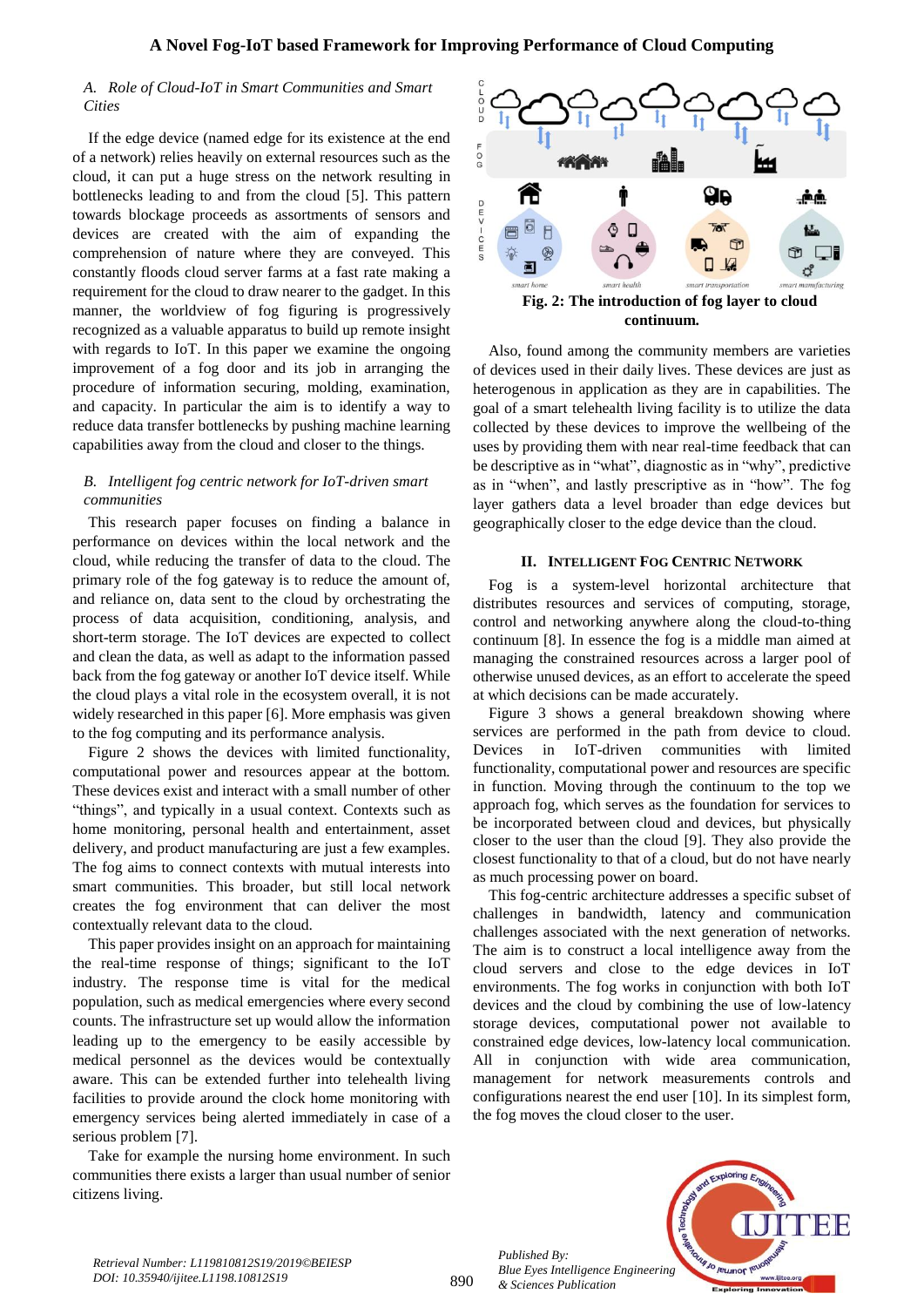

## **Fig. 3: List of services performed from device to cloud.**

The conjugation of these fog features mitigates the effects of wide area network latency and jitter concerns caused by traffic congestion proves costly to time sensitive tasks, frequently involving medical devices, cyber-physical systems, and industrial equipment. In such contexts, uninterrupted service is key, while connectivity to the cloud is bound to be intermittent [11]. By providing uninterrupted service along with prioritized service we can create several key features that were not feasible before the integration of fog.

The fog provides four key features at a critical time in the growth and acceptance of the internet of things. While being ever mindful of security threats it strives to allow us the ability to make meaning from previously unstructured junk data collected and streamed to the cloud:

- The first feature is cognition. Since the fog device is more closely connected to its local network, it can determine where to carry out computational, storage, and networking tasks. Fog devices are built to be aware of the primary end users specific requirements.
- The second feature is efficiency. Fog can orchestrate the dynamic pooling of resources from previously unused end user devices. These resources can include computational power, low-latency storage, and control functions currently spread across the cloud to thing continuum. This would allow applications to make use of idle user owned edge devices, such as phones, tablets, tvs, and more. Note that this continuum is just that, a smooth gradient of devices types. Figure 3 provides a more detailed explanation of this continuum [12].
- The third feature is agility. This allows developing the technology and integrating it into the systems created by manufacturers, product developers, and the like, to affordably scale with their needs under a common infrastructure thereby helping to propel rapid innovation. This can come in at the angle of testing and experimentation for advanced systems and quickly pivot towards implementing the application. The motivation for this goes hand and hand with openness, provided by the use of open standards. The openness allows developers to work together creating a collection of diverse applications, where individuals may develop standard application interfaces (APIs) and open software development kits (SDKs) to manage the proliferation of new devices into the continuum. This flow for innovation would follow the model of develop, deploy and then operate, all within the open fog system.
- The fourth (and perhaps the most critical) feature is latency. The fog provides a feasible way for complex

systems to return near real-time feedback. This feedback provides processing and cyber-physical system control to the end user/device. This enables data networks to develop more intelligence from analytics of network edge data. It can provide this intelligence in time-sensitive situations with the potential to save thousands of dollars in areas like nuclear reactors and lives in the area of advanced medical devices. Reduced latency can enable embedded artificial intelligence (AI) applications to react in milliseconds, unnoticable by humans, but providing more time for critical tasks such improving localized cyber security checks [13,14].

#### *A. Use-cases for fog centric IoT-driven communities*

As this fog technology grows, it opens a gateway for new, previously impractical applications. The devices and data used in these new potential applications vary widely. This heterogenous environment creates a need for integrating these new applications into the larger community for further innovation. A standard interface would therefore be of great value. While no standard has yet to be fully accepted, there are attempts at developing the systems that will be using the interface. Some of these systems are applied in areas such as smart cities, health services, agriculture and general transportation [15, 16]. These cases will be expanded on, but it is instructive to note that the big picture fog platform must orchestrate the available devices and resources to create a symphonic experience of various technologies.

An outline of the types of networks that are most applicable for communication between the layers of IoT shows in figure 4. The idea is to highlight the appropriate range and bandwidth limitations given the network communication focal point.



**Fig. 4: Types of networks applicable for communication between layers of IoT.**

## **III. METHODOLOGY**

The methodology for this paper consists of goals in the development, implementation, and analysis of the overall system. The development of the framework will be set up with example data to be processed for testing purposes. The involved devices will be set up in a mesh topology with the fog gateway devices setup in a star topology. The fog will consist of three different testbeds. Each will be running the most appropriate OS for the device and will be capable of managing communication with the things via Bluetooth or WiFi, as well as provide access to a cloud service.

*Published By: Blue Eyes Intelligence Engineering & Sciences Publication* 

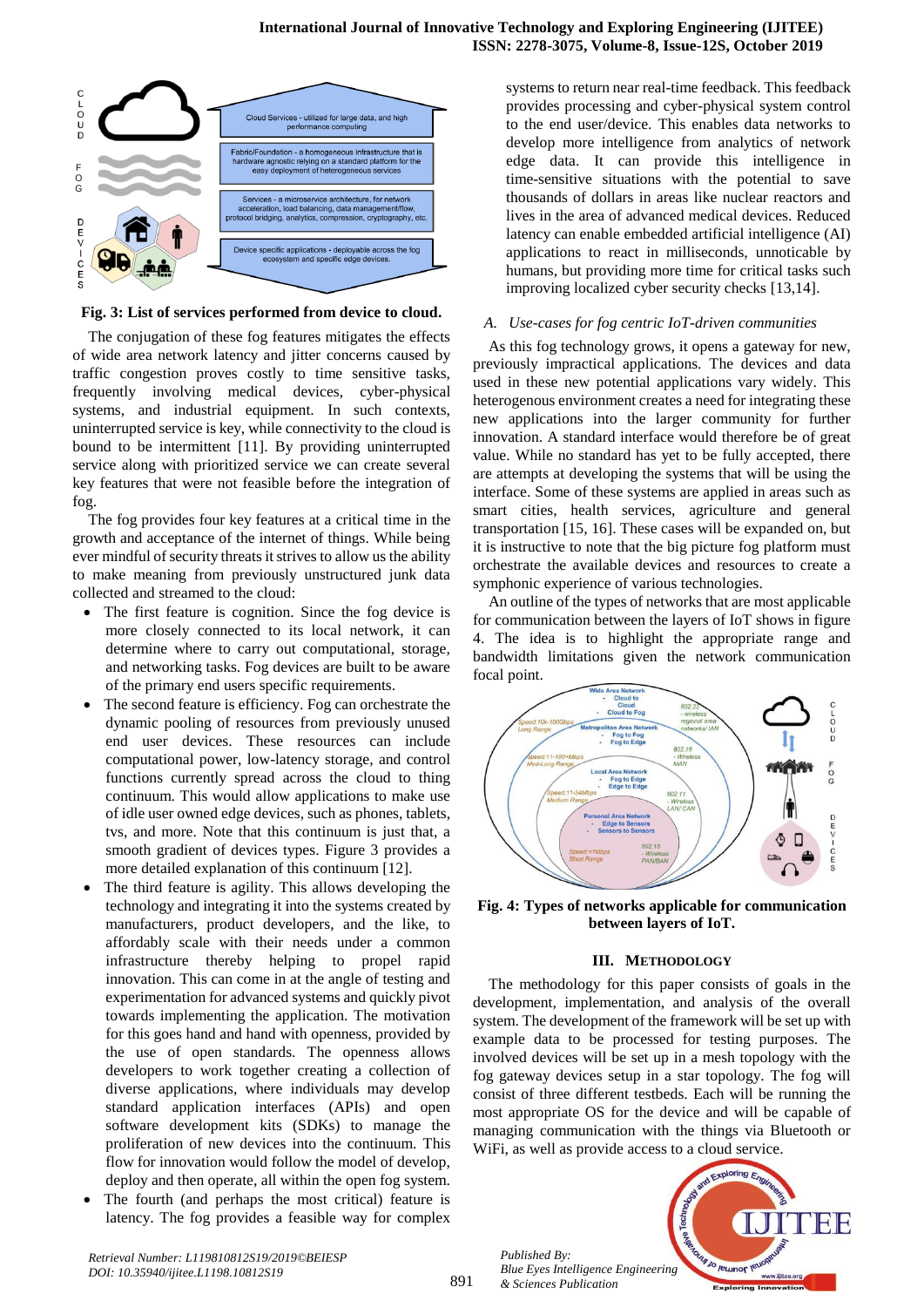## **A Novel Fog-IoT based Framework for Improving Performance of Cloud Computing**

Once the sensors, fog test beds, and cloud have been deployed, communication throughout the system will be addressed. Once communication is in place, machine learning algorithms are deployed on the fog nodes. Rankings on memory and power usage are recorded and analyzed to evaluate the performance of the framework. This evaluation will take into account the amount of data being transferred through each stage of the cloud-to-things continuum. It will also consider memory requirements for particular algorithms. After the framework passes for simple workloads, it will be incorporated into the mock day to day operations of a smart nursing home where it will serve 35 clients. While it is being deployed, an analysis of the load of data and the fluctuations in latency will be observed. Any anomalies or difficulties will be looked into and discussed.

This paper will provide an explanation of the fog framework including protocols, topologies, and hardware along with the reasons for choosing each of the devices. The framework deployment process will be explained in enough detail for replication, if desired. Each of the layers shown have expected applications and system constraints. IoT Devices being the most limited can communicate at is shown in figure 5.

## *A. Fog architecture - from atom to Adam*

As we further our discussion on the fog architecture, it is instructive to consider the whole picture. The goal of fog is to minimize the latency of the reaction of an application. It seems appropriate, then, to examine the flow of information, from atom to Adam the user. The thing device sensing, the edge node filtering and relaying, the fog orchestrating analytics and data flow, the cloud developing deeper insights, all tied to the user whom the technology is designed for play roles in the design considerations of a fog platform. As the hardware for technology becomes geometrically smaller and lower in power consumption, a door opens to new, previously impractical use cases. Following this trend is the increased intimacy technology can maintain with its user, particularly in the case of new, wearable technology.

In this light, we will discuss the components involved through the lens of Smart Glove, an electronic textile smart glove system designed for PD.

Smart Glove as a Thing device - Flex Sensors, Inertial Motion Units, and Microphones: This information is at the tip of your finger, literally. The concern is reliably and accurately collecting all the relevant information. We need to understand how the hand is positioned in space. The glove uses single angle flex sensors and inertial motion units (IMU). So what are these devices and what do they provide for the application?

The things used in the testbed perform a variety of measures and are tied to applications that require the derived data points to be accurate and transported appropriately. The first thing device is a set of Flex Sensors tied to a glove in a application called Smart Glove. Along with measuring the flex for each finger, we needed to quantify the movement of the hand. We do this using an inertial motion unit (IMU). This device is found in many handheld devices, including smartphones. This device measures the hand's acceleration, orientation, and direction. It exploits physical phenomena and converts that into digital values.

The gyroscope has a varying geometry but uses a reference point to maintain a "level" plane. The angular changes in the device's current orientation and the "level" plane help us identify tilt. Whereas, the magnetometer measures the magnetic field and uses that to derive a sense of direction. Our gloves use the LSM9DS1 set to provide a linear acceleration full scale of  $\pm 8g$ , a magnetic field full scale of  $\pm 8$  gauss and an angular rate of  $\pm 500$  dps. We set the sample rate to 250Hz. This data is initially stored as an unsigned 16-bit integer. These same values are passed directly to the Bluetooth payload. One concern in design for the glove is this passing of information. The IMU communicates serially so the wires connecting the IMU to the Bluetooth device need the bandwidth for a clock.

## *B. Fog Edge Node - An Android Phone, Intel Edison and Raspberry Pi*

The Fog edge nodes plays a role in protocol bridging, data cleaning, and orchestrating the direction of the data flow. All of the sensors are connected to the MCU which collects the data from the flex sensors. In order to preserve the subject's freedom of movement, we designed an application to wirelessly collect data from the glove. The data from the Arduino board is sent to the Smart Glove smartphone application. Smart Glove is designed to run on any Bluetooth 4.0 enabled device running Android 4.4 or higher.

The glove streams its data to the users edge device. This edge device prompts the user on the correct gestures to make. The edge device interacts with the fog for user authentication/authorization and feature extraction.

#### **IV. IMPLEMENTING THE FOG DISTRIBUTED MQTT**

MQTT is a machine to machine (M2M) publish/subscribe messaging protocol, designed to be lightweight for IoT devices. It is designed to be scalable for utility sized data. This is ideal for fog, where the aim is to send clean structured data rather than massive quantities of data. Edge computing from the clients thereby allows for reduced data transfer. Properly implementing this messaging protocol can assist in providing services that fit with the pillars of fog.



**Fig. 5: Framework deployed for the Smart Glove application.**



*Published By:*

*& Sciences Publication*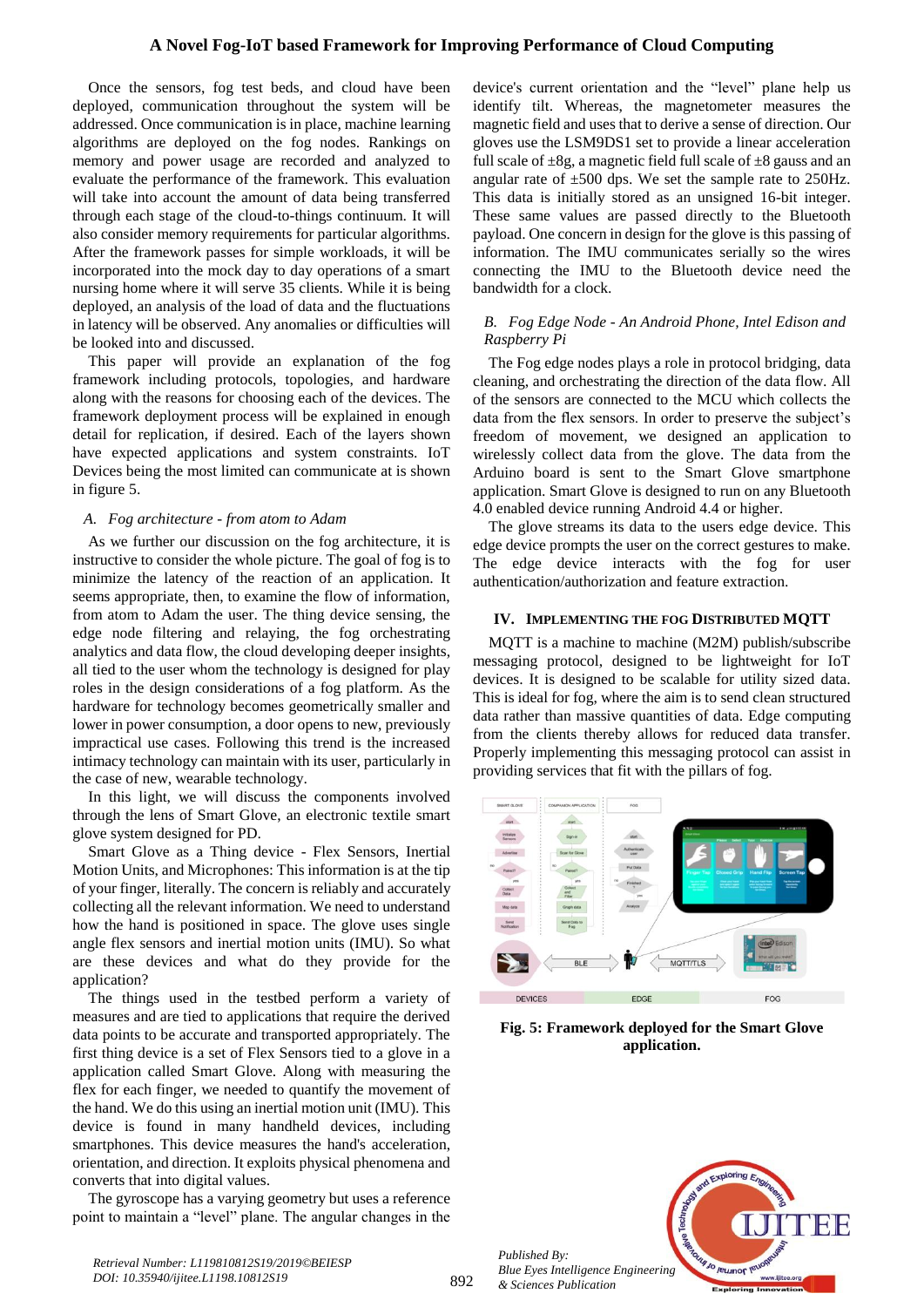#### **International Journal of Innovative Technology and Exploring Engineering (IJITEE) ISSN: 2278-3075, Volume-8, Issue-12S, October 2019**

| <b>COMMUNICATION PROTOCOL STACKS</b> |                     |                                              |  |                                     |
|--------------------------------------|---------------------|----------------------------------------------|--|-------------------------------------|
| 7 <sup>2</sup>                       | <b>APPLICATION</b>  | <b>MOSQUITTO</b>                             |  | <b>WEARUP</b>                       |
| 6.                                   | <b>PRESENTATION</b> | DHCP DNS FTP HTTP MOTT SSH Telnet<br>TLS/SSL |  | <b>GAP/SECURITY MANAGER</b>         |
| 5.                                   | <b>SESSION</b>      |                                              |  | <b>GATT</b><br><b>GATT PROFILES</b> |
| 4.                                   | <b>TRANSPORT</b>    | <b>TCP UDP</b>                               |  | <b>ATT</b>                          |
| 3.                                   | <b>NETWORK</b>      | IPv4 IPv6                                    |  | L2CAP                               |
| 2.                                   | <b>DATA LINK</b>    | 6LoWPAN Tunnels MAC Ethernet                 |  |                                     |
| 1.                                   | <b>PHYSICAL</b>     | WiFi 2.4GHz                                  |  | BT 4.1/Smart                        |

## **Fig. 6: OSI Layering for the communication protocol.**

Security is one of the most crucial pillars of fog. The data being sent to and from all the users devices needs to be protected from the outside and inside. This can only be done by implementing the latest security protocols on all layers within the communication functions. Figure 6 shows the layers involved and the protocols used at each one. We first delve into the MQTT application and its configuration, then discuss a framework for the layers it rests upon.

To be integrated into the fog infrastructure, all nodes must comply with transport layer and socket security. Putting this into action has become more automated due to a public push for security on all data. A free to use service called LetsEncrypt generates SSL certificates through its application programming interface (API). This API relies on answering challenges. We can install and use certbot to provide automatic communication for any of the cryptographic challenges. As the certificates from LetsEncrypt will be standard domain validation certificates, they can be used for transport layer security (TLS) applications like MQTT.

As fogs must be able to communicate with other fogs and the cloud, they should be accessible with standard addressing, such as IPv4, IPv6 or IPSec, just as typical web servers are. For maintaining this within any subnets of the private IPs, they can be pointed to by the DNS server for domain validation; but only interactive from within the private network.

The use of these certificates can be quickly enabled by pointing services like mosquitto. Mosquitto, now housed by Eclipse, is a lightweight implementation of the MQTT protocol. Upon initial setup, mosquitto will provide readable plaintext data transfers. It is freely accessible for any device to join. This means that any device can begin to propagate and collect any data available from that broker. This is clearly not meant to be used off the shelf and must be used with security measures chosen by the designer. Luckily, mosquito is capable of handling much of this automatically. We only need to let the configuration file know the location of the keys and certificates generated by LetsEncrypt to secure the transport layer. We can also move the listening port from 1883 to 8883, the standard port for secure MQTT data communication.

After finishing the configuration of MQTT with a secure socket layer, unique ids, usernames, and passwords will be assigned on devices looking to publish/subscribe for additional protection. All of these will be used to create scenarios of authentication in conjunction with authorization. A potential security weakness lays in the ability to allow one set of usernames and passwords for multiple device connections. This was permitted for convenience in this paper, but with the certificate file, certified authority file, and private server key, a reasonably secure MQTT+SSL is set for use.

For Fog nodes or edge devices looking to host a dynamic web interface, the additional implementation using MQTT over websockets would allow for integration with JavaScript. This only requires changing the listening port to 8083 and defining the protocol as websockets within the mosquito configuration file. The dynamic web hosting implementation was not used for this paper but can be adapted for future work. Now scalability depends on the fog device's ability to broker edge devices and data demands at any given time. This leaves edge devices free to stay in place as the larger ecosystem grows. That is why it is important that MQTT allows the fog device to filter queries based on the topics and types of messages.

As a note regarding queueing, MQTT incoming messages are stored until picked up by the client. This can be adjusted based on Quality of Service (QOS) parameters. It is important to keep this in mind as the broker must deliver the message to every client, not just one. Aside from QOS, queueing can be managed specifically by topics. The more specific a topic, the fewer clients will need to receive messages on that topic, further reducing the queue. The fog can also release holds after a set time to avoid build ups caused by offline devices.

MQTT brokers can be successfully deployed on embedded devices, mobile phones and other edge and fog devices. The only requirement is networking capabilities supporting a TCP/IP stack and room for an executable of ~120kB consuming ~3MB of RAM per 1000 clients. Eclipse reports that tests with 100,000 clients at modest message rates as successful [545]. For further interoperability with other applications the oneM2M, a Java based horizontal framework, can be used. It was not used in this paper but could be considered for a commercial deployment.

## **V. AUTHENTICATION AND AUTHORIZATION**

A network layer common in VPNs is one layer suitable for a fog node. TLS/SSL is suitable for encrypting on the transport, but must also be usable for edge devices. MQTT usernames and passwords can help by adding authentication on an application layer. Furthermore, MQTT can encrypt payloads for full transport encryption. While a nesting doll of encryption is useful for security purposes, implementing one under the constraints of lower end edge devices can be trying.

From the MQTT application layer, further authentication can be achieved using the client id creatively. The MAC address, the serial number, or a combination of the two could be used for the makeup of a 36 character UUID. This could be on top of a previous transaction of a X.509 certificate during the TLS handshake. This is only the first step because an appropriately authenticated client could still be ill intentioned or behave inappropriately. To prevent this, use of authorization for requests of topics, operations, and service levels should be maintained by the fog node through topic permissions. This chain of trust can maintain a reliable lightweight messaging system. Figure 7 shows the Smart Glove prototype glove being worn while the wearer performs a finger tapping exercise. To the right is a sample data plot from that same experiment overlaid with markers at each peak as determined by the fog device.



893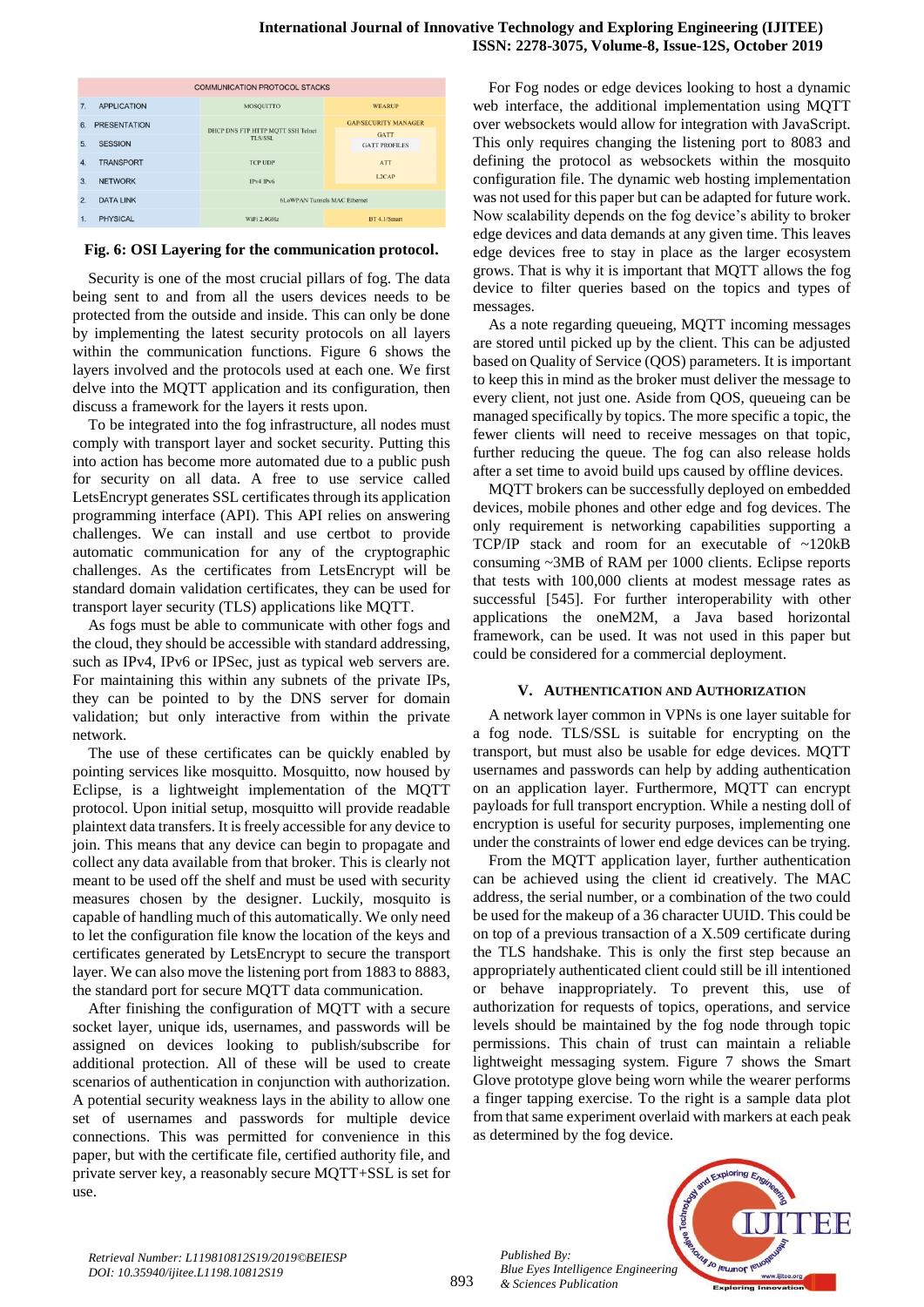# **A Novel Fog-IoT based Framework for Improving Performance of Cloud Computing**



**Fig. 7: Movement detection by Fog devices.**

#### **VI. RESULTS AND DISCUSSIONS**

The developed benchmarking process tests timing, CPU load, and memory load, and network measurements. The results were generated by combining the information collected from the Octave Function Profile and the Linux program collectd. The Profile function running inside Octave collected timing specifics for the particular algorithm, while the collectd program collected timing, CPU and memory loads for the entire process.

The definitions tied with CPU utilization, memory consumption, network traffic, and overall load, are determined by the collectd application. Definitions are also presented here. First, network traffic is "information about the traffic (octets per second), packets per second and errors of interfaces (of course number of errors during one second)." Next, memory consumption is memory "used, buffered, cached and free – as in consuming power but providing no use -- with the units of Bytes." CPU Utilization is "the amount of time spent by the CPU in various states, most notably executing user code, executing system code, waiting for IO-operations and being idle." Approximately 100 operations can be scheduled per second. If this were reliably precise, this could provide a stable percentage base. However, this is not the case and the use of percentage as a unit for utilization has been removed to avoid misinterpretation. Finally, "The system load is defined as the number of runnable tasks in the run-queue and is provided by many operating systems as a one, five or fifteen minute average".

Two other parameters mentioned in the benchmark are latency and processing time. Both of these measurements were taken using a tic toc method in Python. Processes would start with a tic and end in a toc. The current processor time is kept as a floating point expressed in seconds. The difference between the toc and the tic is stored as processing time. Latency was recorded by measuring the response time of a "ping" payload. One fog node would post the "ping" message in the same queue as the data stream. A toc was called when the "ping" was returned. Again, the difference between a toc and a tic was recorded.

#### **VII. RESULTING PERFORMANCE**

The measurements are shown in the total process breakdown in the figure below; they include the load added on by starting an instance of Octave. While the Intel Edison and Raspberry Pi were set up identically, the Intel NUC -- being much less constrained in processing power and storage was capable of implementing a few Python libraries rendering Octave unnecessary. This is important to note in the results, as each instance of Octave required additional startup time. We observed that the run time for an Edison (4s) was much

greater than that of the Raspberry Pi (2.5s), and that an increase in data sets (N) produced a processing time of order Nlog(N). The Raspberry Pi could complete the process almost 2x faster than the Edison. Furthermore, it could scale to 125+ datasets while the Edison would gracefully crash.

The Intel Edison was not capable of maintaining the timing window needed for 300ms samples to be processed and published to subscribers. Furthermore, the Intel Edison failed to remain active during the more demanding sections of benchmarking. While neither device provides enough resources to be appropriate fog platforms, the Raspberry Pi is capable of acting as protocol bridge, or as an edge device. Figure 8 shows the graphs comparable performance between the Intel Edison and Raspberry Pi. It can be seen that while the computations did not put a major stress on the CPU Load for either device, the growth in processing time quickly became unreasonable for a fog device and thus indicated a termination of increasing data sets [17].



**Fig. 8: Performance comparison between the Intel Edison and Raspberry Pi.**

#### **VIII. FOG PERFORMANCE REVIEW**

Some of the concerns raised by the testbeds include, power consumption, reliability, and cryptography. The performance each of these devices could provide varied drastically. These concerns were most prevalent in the Intel Edison and Raspberry Pi, and less so in the Intel NUC.

The Intel Edison was unable to maintain a steady uptime when faced with more than 25 clients. The primary reason for this was not in managing the wireless clients, but rather in running multiple instances of octave. This caused the device to crash even when each instance of a client connected was contained within separate virtual environments for processing. Furthermore, when the Edison was running these algorithms, it was warm to the touch.

This heating indicated that this device was not appropriate to use as fog device, and should instead remain an edge device, for bridging protocols and devices onto the wide area networks previously not reachable to those devices constrained by wired communication and personal area network limits.

*Published By: Blue Eyes Intelligence Engineering & Sciences Publication*